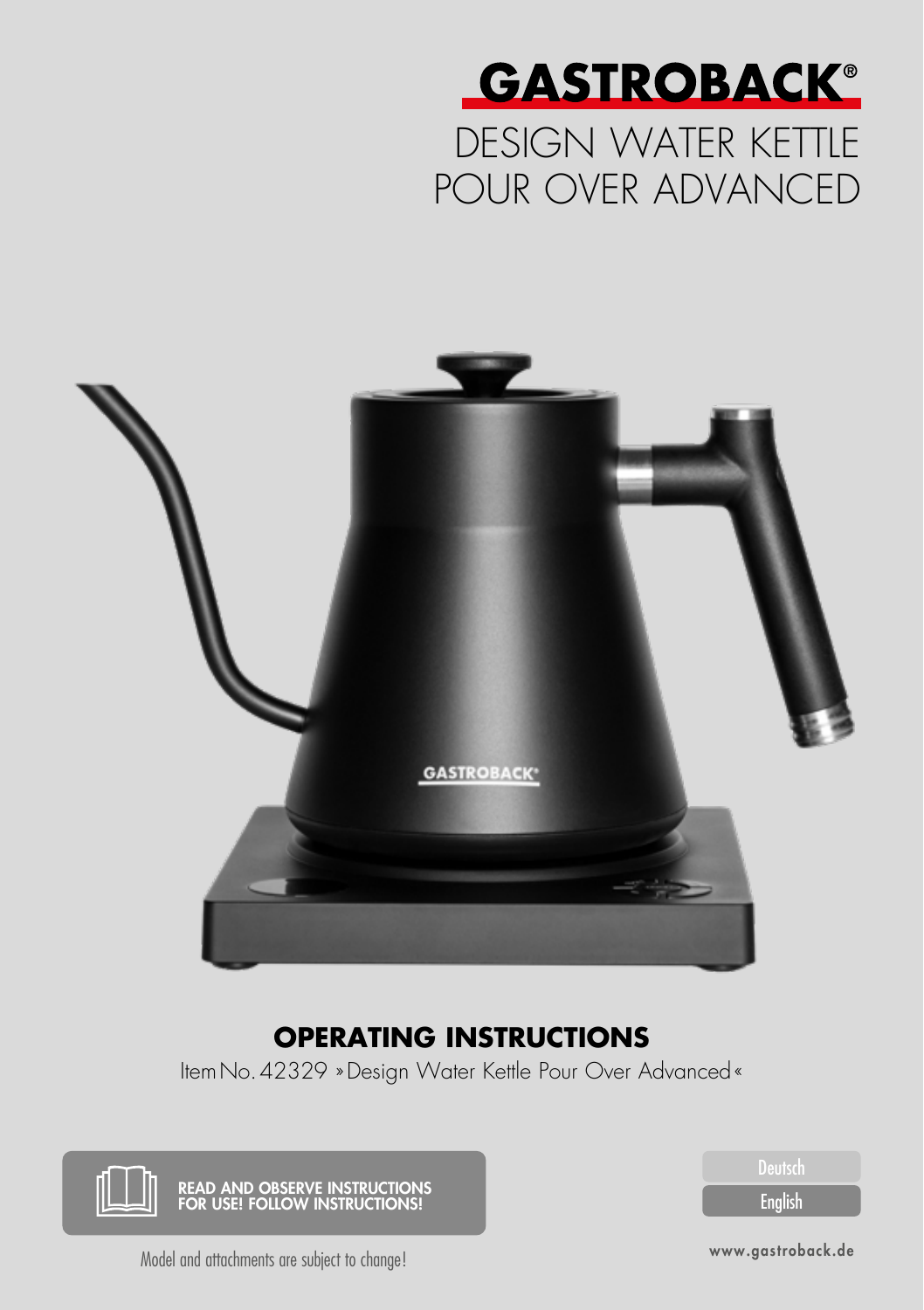**We attach a certain importance to your safety. Thus, we ask you to read all provided instructions and information in this booklet carefully and completely, before you start running the appliance. This will help you to know all functions and properties of your new appliance. We especially ask you to adhere strictly to the safety information mentioned in these instructions.**

#### **TABLE OF CONTENTS**

#### **IMPORTANT NOTE - PLEASE READ CAREFULLY - BEFORE YOU USE THE DEVICE!**

All GASTROBACK® products are intended for food processing of food products and groceries. For reasons of health protection and hygiene, products that are used on a daily basis or used only once, are not allowed to be returned. Check the goods just as you would do in a retail store.

You only have to pay for a possible loss in value of the goods, if this loss of value is due to a non-necessary for the examination of the nature, characteristics and function of the goods handling.

An unnecessary way to check the nature, characteristics and function of the goods is the processing of food products or groceries into food and drinks.

If you have any questions about GASTROBACK® products, if your unit is not working properly straight away or if you need any accessories or spare parts for your GASTROBACK® product please contact our customer service before returning.

#### GASTROBACK® Customer Service Hotline:

Phone: +49 (0) 4165 - 22 25 0 Monday to friday (except on holidays) from 8am to 4pm

#### E-Mail: info@gastroback.de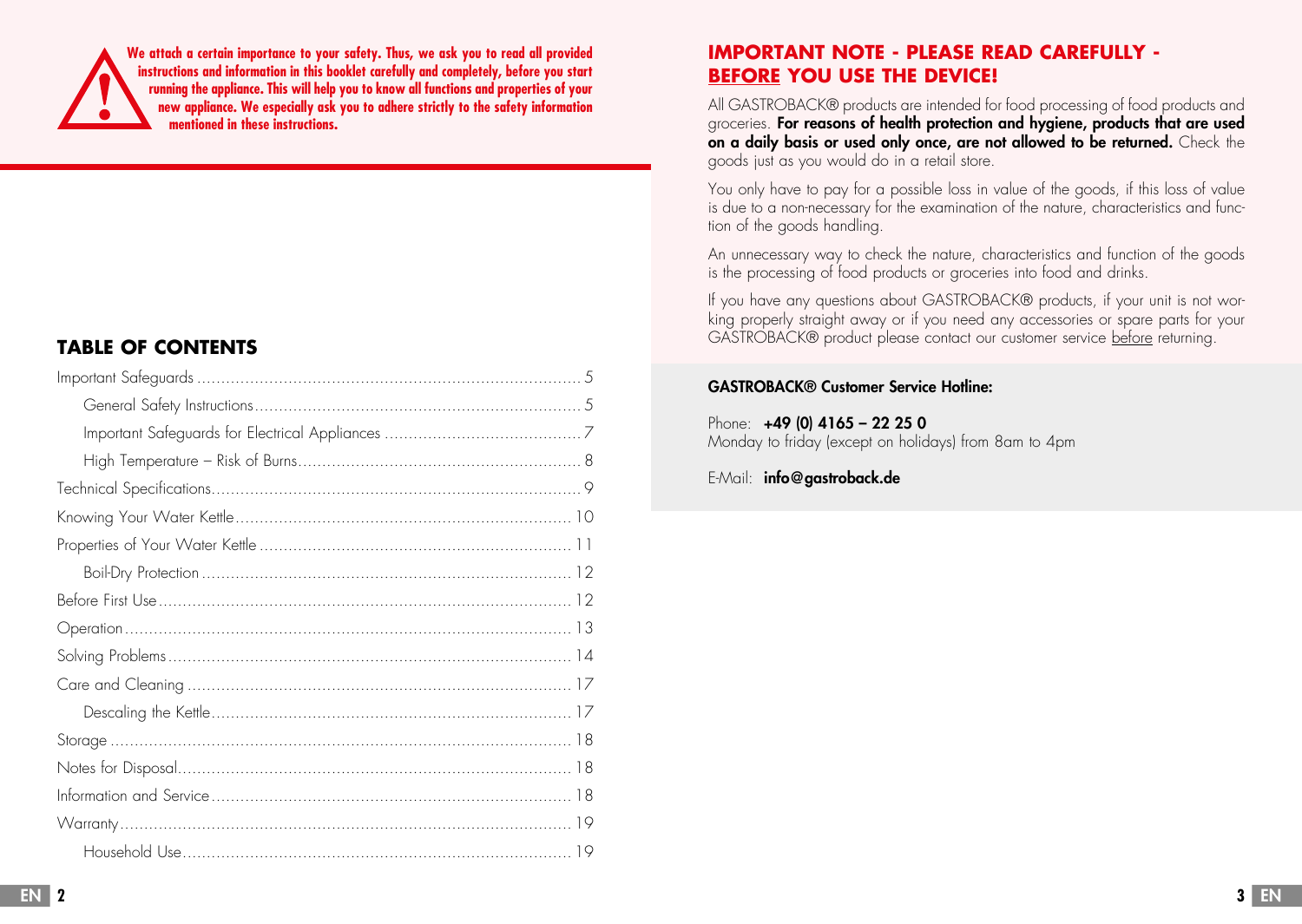### **DEAR CUSTOMER!**

Your new, cordless »Design Water Kettle Pour Over Advanced« is designed for heating clear drinking water to any desired temperature from 40°C to 100°C (104-212°F). The high-grade thermostat system ensures safe operation and the actual temperature in the kettle is shown on the LED display. Use the keep warm function for keeping the water at the set temperature for up to 2 hours. Via the narrow gooseneck spout, precise pouring is enabled without splashing.

The information in this booklet will easily and quickly inform you on the helpful benefits of your new »Design Water Kettle Pour Over Advanced «.

Your GASTROBACK GmbH

# **IMPORTANT SAFEGUARDS**

Carefully read all instructions before operating this appliance and save the instructions for further reference. Do not attempt to use this appliance for any other than the intended use, described in the instructions. Any other use, especially misuse, can cause severe injuries or damage by electric shock, high temperature, or fire. These instructions are an essential part of the appliance. Do not pass the appliance without this booklet to third parties.

Any operation, repair, exchange, and technical maintenance of the appliance or any part of it (e.g. power cord) other than described in these instructions may only be performed at an authorised service centre. Please contact your vendor.

# **GENERAL SAFETY INSTRUCTIONS**

- Appliances can be used by persons with reduced physical, sensory or mental capabilities or lack of experience and knowledge if they have been given supervision or instruction concerning use of the appliance in a safe way and understand the hazards involved. Children shall not play with the appliance.
- If the kettle is overfilled, boiling water may be ejected.

### **A** WARNING – Avoid spillage on the connector.

- The heating element surface is subject to residual heat after use.
- Do not leave the appliance unattended, when it is connected to the power supply. Always unplug the power base, before moving or cleaning, or when the appliance is not in use. Do not hold the power base at the power cord for moving it. Always remove the kettle from the power base for moving the appliance.
- This appliance is for household use only and NOT intended for use in moving vehicles. Do not operate or store the appliance in humid or wet areas or outdoors. Any use of accessories, attachments or spare parts that are not recommended by the manufacturer or damaged may result in injuries to persons and/or damage. Only use the kettle in combination with the dedicated power base. Do not use any parts of the appliance with any other device or for any purpose not described in this booklet.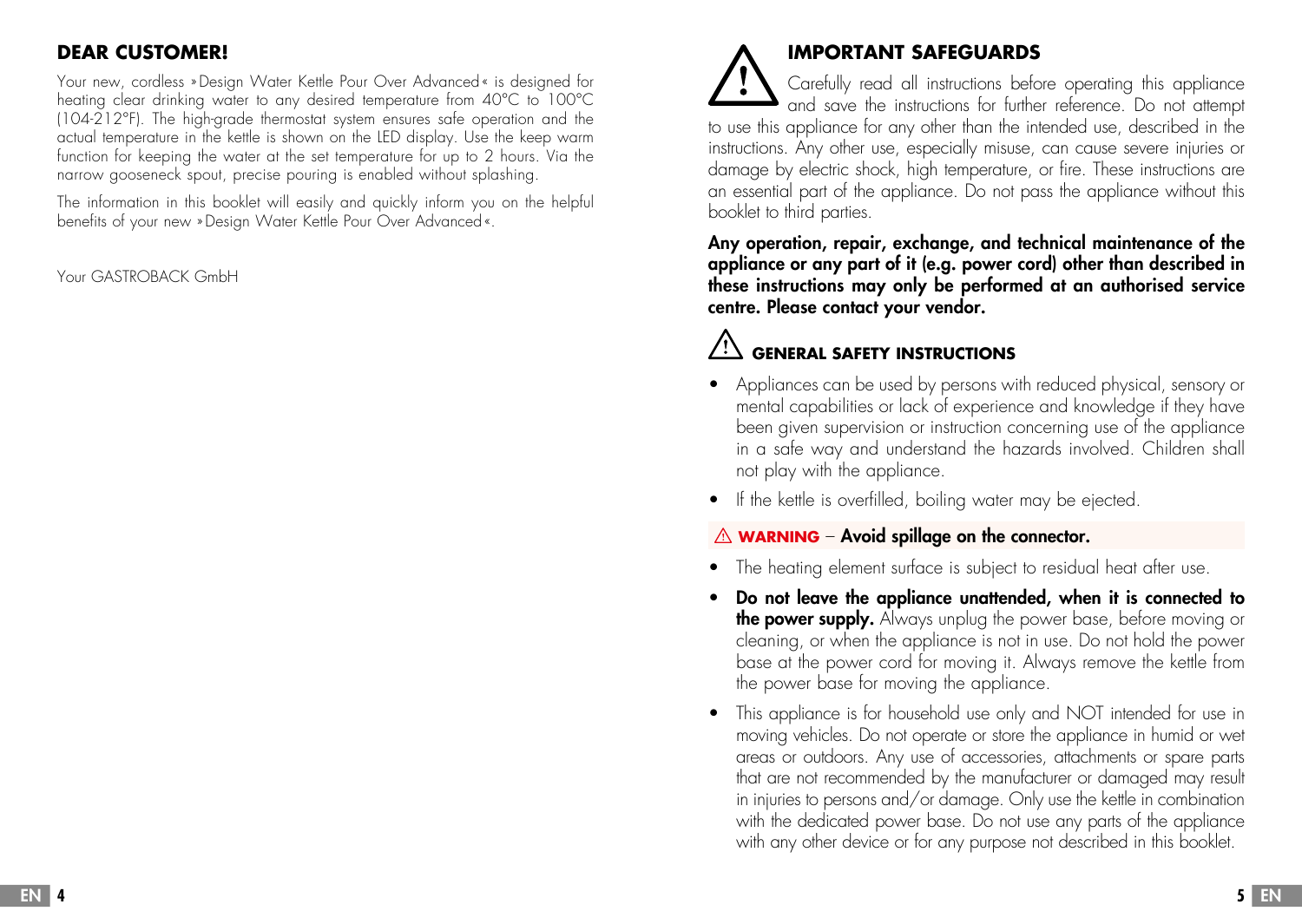- Check the entire appliance regularly for proper operation (e.g. leaks, damage to the power cord or power connector and power socket). Do not attempt to operate the appliance, when the appliance or any part of it is likely to be damaged, and/or not working properly, or when it has been subject to inadmissible strain (e.g. overheating, short circuit, moisture in the power base). If malfunction occurs during operation, immediately unplug the appliance. If in doubt, get in contact with an authorized service centre for examination and/or repair. Do not attempt to repair any parts of the appliance on your own.
- Do not place the appliance or any part of it on or near hot surfaces (e.g. burner, heater, oven). Always keep the appliance in sufficient distance to the edge of the table or counter. For operation, do not place any clothes or tissue or other foreign objects under or on the appliance, to avoid risk of overheating, fire, and electric shock. The working space must be resistent against heat and moisture.
- For operation, leave at least 1 m of free space above the appliance and at least 20 cm of free space on each side, to avoid damage due to steam and hot water. Do not operate the appliance under overhanging boards and drop-lights or near any delicate objects (e.g. curtains).
- This appliance can be used by persons with reduced physical, sensory or mental capabilities or lack of experience and knowledge, including children aged from 8 years on, if they have been given supervision or instruction concerning the use of the appliance in a safe way and understand and handle with the hazards involved. Even cleaning may not be done by children younger than 8 years. Children must always be supervised to ensure that they do not play with the appliance or any part of it or the packaging. Do not leave the appliance or any part of it unattended, when they are in reach of children younger than 8 years or animals.
- Use the appliance for heating clear drinking water only. For descaling, only use the descalers mentioned in this booklet. Do not fill in any other liquids, additives, or any food. For operation, always keep the filling level within the kettle between 0.2 litres ("MIN / 0.2L") and  $1.0$  litre ("MAX  $/ 1.0$ L"). Do not operate the appliance, while the kettle is empty. Always keep the lid closed during operation.

• Clean and descale the appliance regularly to avoid overheating (see: 'Care and Cleaning').

# **IMPORTANT SAFEGUARDS FOR ELECTRICAL APPLIANCES**

The appliance is heated electrically. Connect the appliance directly to a protected mains power supply with protective conductor (earth/ground) properly. The used power outlet must be connected separately from other power outlets. Ensure that the voltage rating of your mains power supply corresponds to the voltage requirements of the appliance (220-240V  $\sim$ , 50-60Hz, rated for at least 16A). Other electrical appliances may not be operated simultaneously at the same power outlet to avoid overloading your power supply. The installation of a residual current operated circuit breaker (r.c.c.b.) with a maximum rated residual operating current of 30mA in the supplying electrical circuit is strongly recommended. If in doubt, contact your electrician for further information.

- In various foreign countries, the specifications for power supplies are subject to incompatible norms. It is possible that power supplies in foreign countries do not meet the requirements for safe operation of the appliance. Before operating the appliance abroad, ensure that safe operation is possible.
- Do not use any desk top multi socket outlet, external timer, remote control systems or extension cord. The used power outlet must always be accessible during operation.
- Before use, always completely unwind the power cord. Do not place the appliance on a power cord. The power cord may not touch hot surfaces, moving parts, or sharp edges. Power cords may never be knotted, twisted, pulled, strained or squeezed. Do not let the plug or power cord hang over the edge of the table or counter. Ensure that no one will pull the appliance by the power cord. Always grasp the plug for disconnecting the appliance from the power supply.
- The electrical connectors of the kettle, base, and the power plug must be clean and smooth without discolouration. Always keep the electrical connectors absolutely dry! Do not poke in the electrical connectors. When they are damaged or polluted in any way, the appliance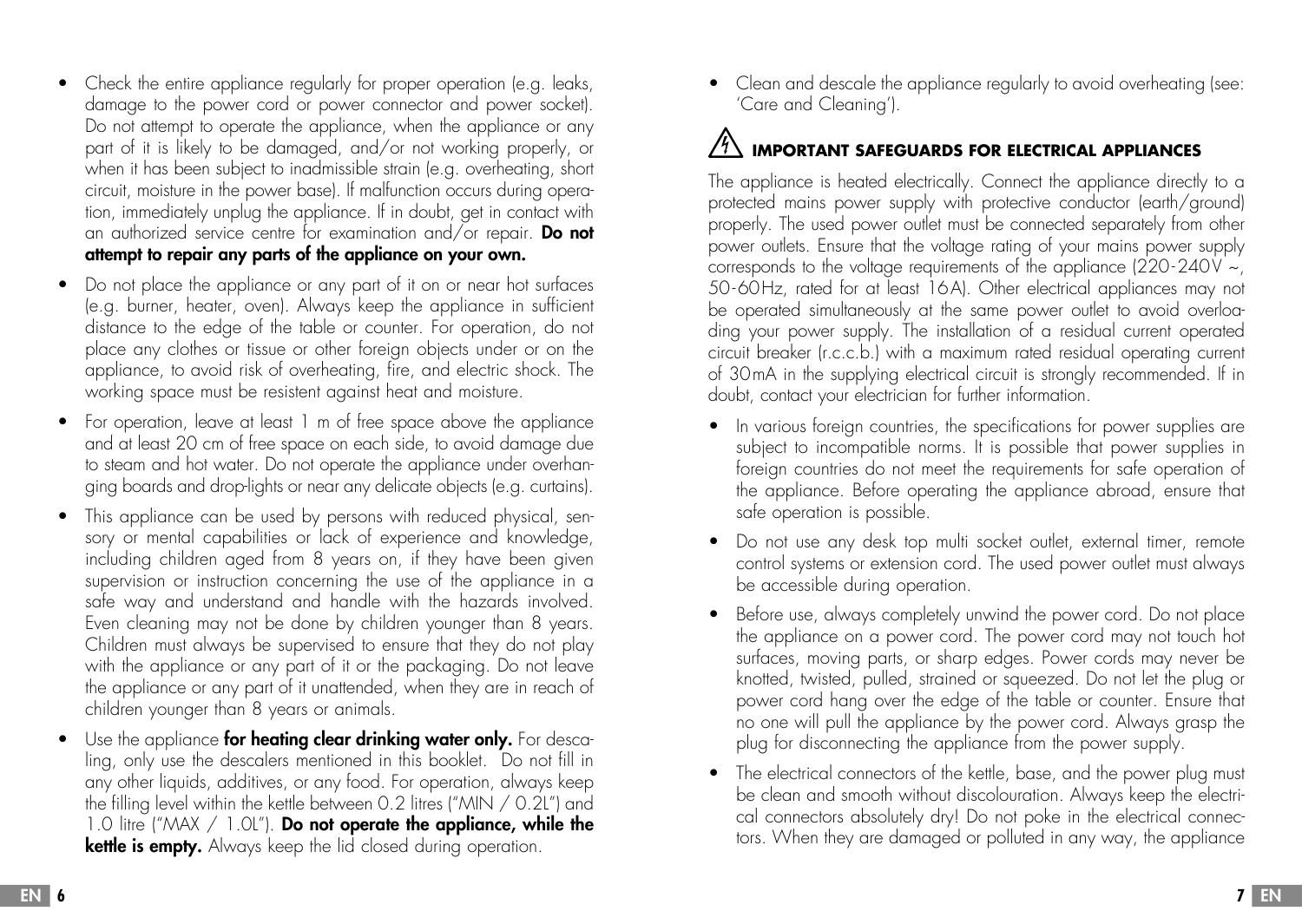may not be used again to avoid overheating an fire. Do not touch the appliance or power plug with wet hands, while the appliance is live.

- Always wipe off spilled liquids immediately. Do not operate or place the appliance on wet, inclined, or uneven surfaces or on metal surfaces (e.g. sink) or in a tablet or tub. Do not place or immerse the power base or kettle in any liquids or let liquids run onto the power base or exterior of the kettle. Always ensure that the working surface and power base are completely dry, before connecting the power base to the power supply.
- Always remove the kettle from the base for filling or pouring.
- Before placing the kettle onto the power base, always ensure that the exterior of the kettle is absolutely dry. When liquids run out during operation, or accumulate under the power base, do not touch the appliance, but immediately unplug the appliance. Thereafter, clean the appliance and let it dry naturally for at least 1 day (see: 'Care and Cleaning'). If in doubt, check the kettle for leakage.
- Do not place any parts of the appliance into an automatic dishwasher.

# **HIGH TEMPERATURE – RISK OF BURNS**

The Design Water Kettle Pour Over Advanced is an electrically heated water kettle and equipped with an electric heating plate for heating drinking water at the maximum to the boil. Therefore, on improper use, the appliance may cause severe burns, scalds and damage.

- During operation, even with the lid closed properly, hot steam could escape via the steam vents on top of the kettle, and splashes of hot water may escape from the spout. To avoid scalds due to steam and splashes: do not hold your face or other parts of your body over, under, or directly near the appliance during operation or during pouring and while the appliance is still hot. Do not block the steam vents!
- Even the exterior of the appliance may be very hot during operation and some time thereafter. Only touch the kettle at the handles (kettle and lid), when it may be hot. Before pouring, wait until the water has stopped boiling. DO NOT turn the kettle upside down for pouring! Otherwise, the lid may fall off with hot water shooting out. Pour care-

fully to avoid spilling. Always keep the lid closed during operation and when the water is boiling or is very hot still, to avoid scalding.

- Always leave the appliance cool down to room temperature and empty the kettle completely, before cleaning or storing the appliance.
- Do not hold your hands or any foreign objects into the kettle, while the kettle is placed on the power base and/or may be still hot.
- The appliance is NO temperature measuring device. The accuracy of the displayed temperature is adapted to its intended use for heating water and not suited for special purpose (e.g. preparing drinks for invalid persons or babies). Always check the temperature before feeding and/or consuming.

### **TECHNICAL SPECIFICATIONS**

| Model:                            | Item No.: 42329 Design Water Kettle Pour Over Advanced                                                      |  |  |
|-----------------------------------|-------------------------------------------------------------------------------------------------------------|--|--|
| Power supply:                     | 220 - 240 V $\sim$ , 50 - 60 Hz, at least 16 A                                                              |  |  |
| <b>Maximum power consumption:</b> | 1200 W                                                                                                      |  |  |
| Length of power cord:             | approx. $75 \text{ cm}$ (29 inch)                                                                           |  |  |
| Weight:                           | approx. $1.45$ kg                                                                                           |  |  |
| <b>Dimensions:</b>                | Kettle: approx.290 mm x 150 mm x 180 mm<br>Base: approx.190 mm x 210 mm x 45 mm<br>(width x depth x height) |  |  |
| <b>Capacity:</b>                  | min.: 0.2 litres (200 ml)<br>max.: 1.0 litre (1000 ml)                                                      |  |  |
| <b>Temperature range:</b>         | 40 - 100 °C (104 - 210 °F)                                                                                  |  |  |
| Time until automatic shut-off:    | without keep warm function: max. 6.5 minutes<br>keep warm function: approx. 2 hours                         |  |  |
| Certification:                    | ⋗<br><b>DEKRA</b>                                                                                           |  |  |

#### **NOTE**

As a result of continuous improvements, the design and specifications of the product may differ slightly to the unit illustrated on the packaging.

These specifications may change without notice.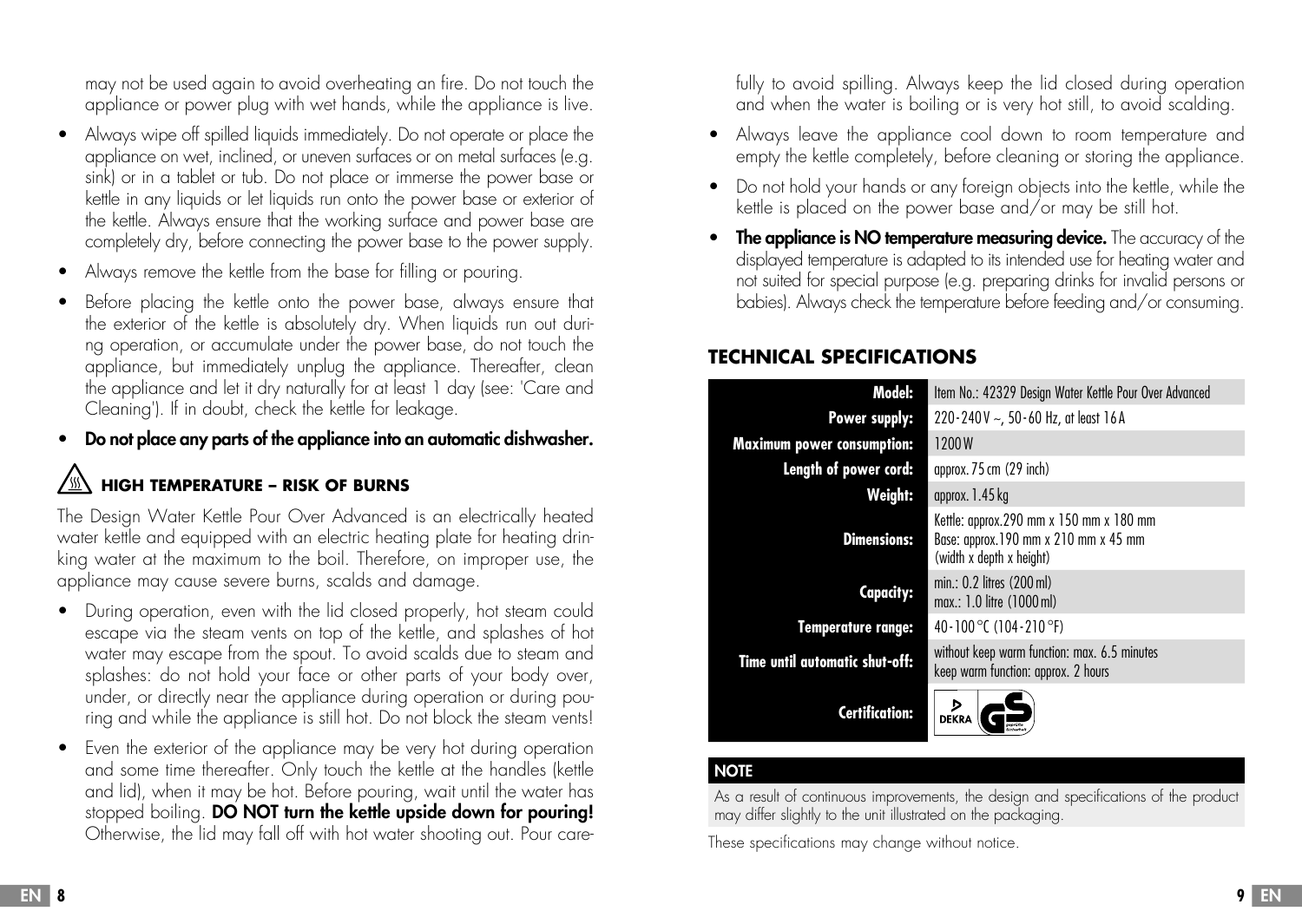



**PORCELAIN FILTER**



**FILLING LEVEL MARKINGS** "MIN  $/ 0.2$ L" and "MAX  $/ 1.0$ L" at the interior of the kettle





# **KNOWING YOUR WATER KETTLE PROPERTIES OF YOUR WATER KETTLE**

Your new water kettle Design Water Kettle Pour Over Advanced is designed for heating clear drinking water to any desired temperature from 40°C to 100°C (104-212°F).

- You can **cancel any running heating cycle** by pressing the ON/OFF button (display and button area get dark).
- Cordless operation: The kettle is connected to the power supply by simply placing it onto the power base. It may be turned on the base to any orientation.
- High-grade thermostat system ensures safe operation.
- Precise pouring due to the narrow gooseneck spout.
- Due to the **leak-free closing lid**, the water will not run out at the rim of the kettle during pouring.
- Steam vents in the kettle ensure that the water will not run out at the spout during heating.
- LED display: The appliance shows the actual water temperature, the set temperature and the currently running function.
- **Acoustic signals** indicate your entries and when the set temperature is reached.
- **Heating the water to the boil** via the "Boil" button. The heating cycle is terminated, when 100°C (212°F) are reached.
- Temperature control: Set the desired temperature from 40 °C to 99 °C (104 °F) to 210°F). The heating cycle is switched off automatically, when the set temperature is reached.
- **Keep warm function:** Press the "Keep Warm" button and set the desired temperature from 40°C to 99°C (104-210°F). The kettle heats up to the set temperature and keeps the selected temperature for up to 2 hours. You may remove the kettle from the base for up to 5 minutes without cancelling the function.
- **Automatic shut-off:** The kettle cancels operation automatically,
	- when it is removed from the power base, while it is heating up,
	- when the set temperature is reached (without keep warm function),
	- at the latest after 2 hours (with keep warm function), or
	- when the kettle is removed for more than 5 minutes (with keep warm function). After the automatic shut-off, you may start operation again at once (see: 'Operation').
- **Energy saving mode:** Without any entries, the appliance dims the display and button area after approx. 6 minutes for decreasing the energy consumption. When the appliance is idle for approx. 10 minutes, the appliance switches off and an acoustic signal reminds you to unplug the appliance.
- **1 LID:** does not fall off during pouring
- **2 STEAM VENTS** for avoiding excessive splashing during heating
- **3** 1.0 litres stainless steel **KETTLE** with thermally insulated **HANDLE**
- **4 POWER CONNECTOR** at the **KETTLE BASE**
- **5 POWER BASE** with **POWER SOCKET** and **OPERATING ELEMENTS**

#### **6 BUTTON AREA**

- **7 ON/OFF BUTTON:** press here for switching the appliance on or off.
- **8 BOIL BUTTON:** starts the heating process for boiling water.
- **9 KEEP WARM BUTTON:** keeping the water warm for max. 2 hours.
- **10 ADJUSTMENT BUTTONS "+" AND "-":** for setting the desired temperature.

#### **11 DISPLAY**

- **12 <b>BOIL ICON:** illuminated, when the boil function is running
- **13 <b>KEEP WARM ICON:** illuminated, when the keep warm function is running.
- **14 ACTUAL TEMPERATURE**
- **25 SET TEMPERATURE**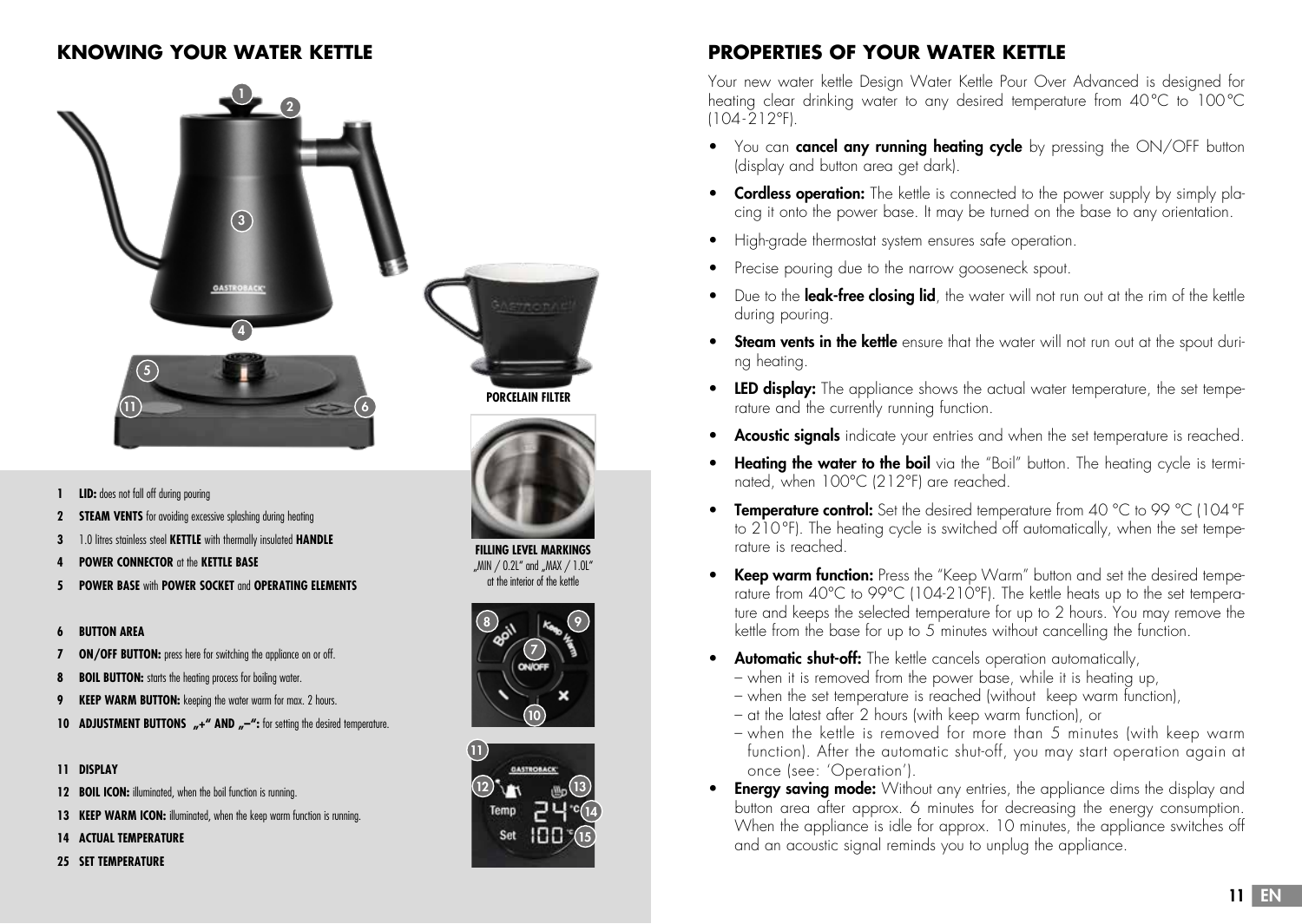#### **BOIL-DRY PROTECTION**

When the filling level is too low, the heating cylcle may be terminated prematurely and unusual large amounts of steam may escape from the spout. Maybe a bubbling noise is heard. In this case, add a sufficient amount of water—at least 200ml.

When the boil-dry protection has been triggered, "E3" is shown on the display. In this case, switch off the base via the "ON/OFF" button, remove the kettle, open the lid and wait for approx. 15 minutes. Thereafter you may use the kettle again quite normally.

IMPORTANT - For preserving a long lifetime of the kettle, avoid leaving the kettle run dry. However, when this happened exceptionally, we strongly advice to avoid pouring cold water immediately onto the overheated heating plate. Leave the kettle cool down first. Always ensure that there are always at least 200ml of water in the kettle, during operation. Especially, when keeping the water warm at high temperature for a prolonged time, intermediately contol the filling level and add water in time.

#### **BEFORE FIRST USE**

 $\triangle$  **WARNING** – DO NOT let children play with the appliance, or any part of it, or the packaging! Do not leave the appliance unattended, when it is in reach of children younger than 8 years and animals. Always unplug the power base, before cleaning. Do not immerse the power base, power cord, or kettle in water or other liquids or pour any liquids on these parts. Do not place the appliance or any part of it in an automatic dishwasher.

- 1. Unpack the appliance and all accessories carefully. Check that no parts are damaged or missing (see: 'Knowing Your Water Kettle'). Carefully remove all shipping materials and promotional materials. However, do not remove the model label at the bottom of the power base or kettle.
- 2. Before first use and after a prolonged period of storage, thoroughly rinse the interior of the kettle. Then fill the kettle with 1 litre clear, cold tap water up to the "MAX / 1.0L" marking.
- 3. Let the kettle heat the water via the "Boil" button until the heating cycle is terminated automatically (see: 'Operation'). Discard the water and rinse the interior of the kettle again. Thereafter, the kettle is ready for use.

### **OPERATION**

**△ WARNING** – Do not leave the appliance unattended, while it is connected to the power supply. Ensure that the filling level is between 200ml and 1000ml. When the kettle is overfilled, large amounts of hot water may splash out. Only fill in clear drinking water. Do not heat any food or foreign objects via the appliance.

During operation and some time thereafter as well as during pouring, hot steam and some splashes of hot water may escape. Even the exterior of the kettle may get hot. Only touch the kettle and lid at the handle, while they may be hot. If there are any liquids running out during operation, immediately unplug the power base and remove the kettle from the power base.

IMPORTANT - When heating hard water, scale will accumulate at the interior of the kettle. Deposits of scale may cause overheating and excessive energy loss. Clean and descale the kettle regularly (see: 'Care and Cleaning').

IMPORTANT - Always close the lid for operation. With the lid open, the automatic shut-off may not operate properly due to high energy loss. Possibly, the heating cycle will not be terminated at all.

- 1. Remove the kettle from the power base and pull out the lid. Fill the kettle with the required amount of drinking water (200-1000ml; filling level "MIN / 0.2L" to " $\overline{MAX}$  / 1.0L", approx. 1 inch below the upper rim). Close the lid. Ensure that the exterior of the kettle is dry.
- 2. Unwind the power cord completely. Place the kettle onto the power base. Connect the appliance to the power supply. The ON/OFF button illuminates.
- 3. Press the ON/OFF button. All buttons and the actual temperature "Temp" and preset temperature ("Set 40°C") illuminate.
- 4. Heating the water to the boil: Press the "Boil" button. The kettle starts heating immediately. The appliance will terminate the heating cycle automatically, when 100°C (212°F) is reached.
- 5. **Heating the water to a preset temperature:** Press the adjustment button  $(4, 4)$ or "–"), until the desired temperature is shown on the display (40-99°C; 104- 210°F). Approx. 4 seconds after your last entry, the set temperature starts flashing and the kettle starts heating the water. As soon as the set temperature is reached, a beep sounds and the heating cycle is terminated automatically.

#### **NOTE**

When keeping the buttons pressed, the temperature on the display runs on until you release the button. You can change the set temperature via the adjustment buttons, whenever you like—even during operation.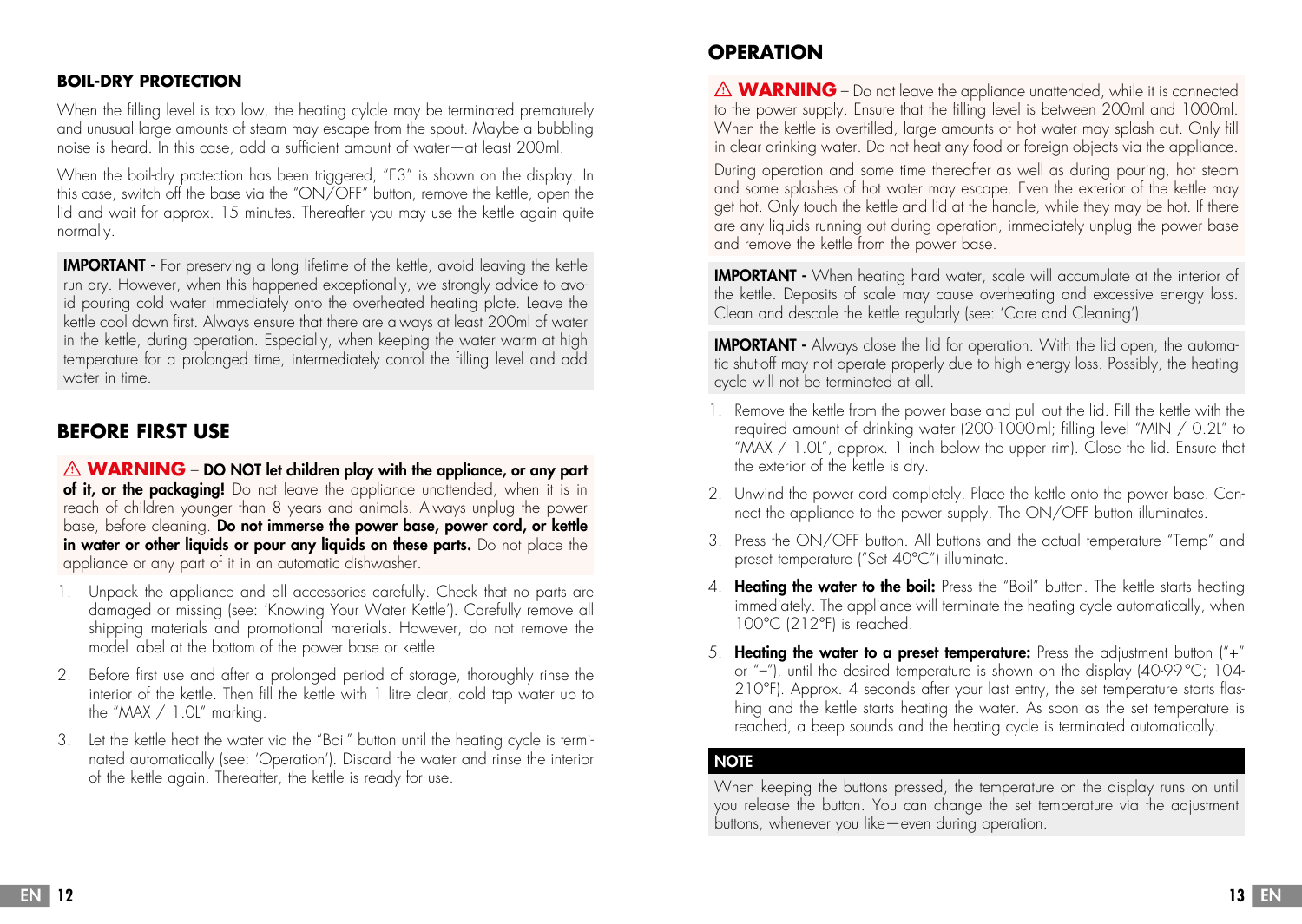6. Keeping the water at the set temperature: Press the "Keep Warm" button. If required, set the desired temperature (40-99°C; 104-210°F) via the adjustment buttons "+" or "–". The kettle heats the water to the set temperature shown on the display and keeps this temperature up to 2 hours. Thereafter, the heating cycle is terminated automatically.

#### **NOTE**

Via the "Keep Warm" button, you may switch the keep warm function on and off. The function is activated, when the keep warm icon is shown on the display.

IMPORTANT - Ensure that there are always at least 200ml of water in the kettle. Especially, when keeping the water warm at high temperature for a prolonged time, the filling level may drop significantly due to evaporation. **Intermediately** contol the filling level and add water in time.

 $\triangle$  **WARNING** – Please keep in mind that the appliance is no temperature measuring device. The accuracy of the displayed temperature is adapted to its intended use for heating water and not suited for special purpose (e.g. preparing food and beverages for invalid persons or babies). Always check the temperature before feeding and/or consuming.

7. **After usage:** Press the ON/OFF button for switching off the appliance. If you do not wish to use the appliance again, unplug the appliance. Remove the kettle from the power base and wait until the water stops boiling. Pour the water carefully. Do not leave the water cool down within the kettle, to avoid excessive build-up of scale deposits in the kettle.

#### **NOTE**

You may place the kettle onto the power base, when the kettle is not in use. However, always unplug the power base, when the appliance is not in use.

### **SOLVING PROBLEMS**

Sollten während der Arbeit Probleme auftreten, dann finden Sie hier Lösungen.

| Problem                                                                  | Reason                                | <b>The Solution</b>                                                                                                                                                                                                                                                  |
|--------------------------------------------------------------------------|---------------------------------------|----------------------------------------------------------------------------------------------------------------------------------------------------------------------------------------------------------------------------------------------------------------------|
| Emergency stop required?                                                 |                                       | Immediately unplug the appliance.                                                                                                                                                                                                                                    |
| The appliance is plugged<br>in but the display stays<br>completely dark. | No connection to the<br>power supply. | - Is the power plug connected correctly to the power outlet?<br>- Is the power cord undamaged?<br>- Check the electrical connectors (base, kettle and power<br>plug) against pollution, discolouration and corrosion.<br>- Is the power outlet live? Connect a lamp. |

| Problem                                                                              | Reason                                                                                                  | <b>The Solution</b>                                                                                                                                                                                                                                                                                   |
|--------------------------------------------------------------------------------------|---------------------------------------------------------------------------------------------------------|-------------------------------------------------------------------------------------------------------------------------------------------------------------------------------------------------------------------------------------------------------------------------------------------------------|
|                                                                                      | A severe problem occurred.                                                                              | Immediately unplug the appliance. Get in contact with your<br>vendor.                                                                                                                                                                                                                                 |
| The display is illuminated<br>but the kettle does not<br>heat.                       | The kettle is not placed<br>correctly on the power<br>base.                                             | - Turn the kettle a little.<br>- Check the electrical connectors (base, kettle and power<br>plug) against pollution, discolouration and corrosion.<br>Do not attempt to operate the appliance with the<br>electrical connectors or power cord damaged in<br>any way! Get in contact with your vendor. |
|                                                                                      | No function selected.                                                                                   | You need to press at least 1 button for starting a function.<br>This holds even for warming up the water to the default tem-<br>perature (40°C). In this case, press an adjustment button<br>$(*" +"$ or "-"; see: 'Operation').                                                                      |
|                                                                                      | The boil-dry protection has<br>been triggered. "E3" is<br>shown on the display. The<br>kettle is empty. | Remove the kettle from the base. Open the lid and wait<br>approx. 15 minutes. Then try again.<br>Always ensure that the filling level reaches<br>the "MIN / 0.2L" marking (approx. 200ml).                                                                                                            |
| The display tones down<br>during operation.                                          | No entry has been made<br>for more than approx. 6<br>minutes                                            | The energy saving mode is activated (see: 'Properties of<br>Your Water Kettle'). This is normal operation.                                                                                                                                                                                            |
| Large amounts of steam<br>escape from the spout. The-<br>re may be a bubbling noise. | To little water in the<br>kettle.                                                                       | For operation, always ensure that at least 200ml water are<br>in the kettle ("MIN $/$ 0.2L" marking; approx. 1 inch above<br>the heating plate). Add a sufficient amount of water in time.                                                                                                            |
| Water splashes out at the<br>upper rim of the kettle.                                | The kettle is overfilled.                                                                               | Unplug the appliance and carefully remove the kettle from<br>the base. Thoroughly dry the base and working space.<br>Pour out some water. The filling level may not protrude<br>the "MAX $/ 1.01$ " marking (at least 1 inch below the<br>rim of the kettle). Do not overfill the kettle!             |
| The heating cycle is termi-<br>nated, before the water<br>is boiling.                | Too little water in the<br>kettle.                                                                      | FIII the kettle with a sufficient amount of water. The fil-<br>ling level must lie between 0.2L and 1.0L.<br>When using the keep warm function at high<br>temperature, please ensure to check the fil-<br>ling level in time.                                                                         |
|                                                                                      | Too many scale deposits<br>on the heating plate.                                                        | To avoid overheating, descale the kettle in time (see:<br>'Care and Cleaning').                                                                                                                                                                                                                       |
|                                                                                      | The electical connectors<br>of the base or kettle are<br>damaged, moist or burnt.                       | Immediately unplug the appliance. Return the appliance to<br>an authorised service centre for examination and repair.<br>Always keep the electrical connectors abso-<br>lutely dry.                                                                                                                   |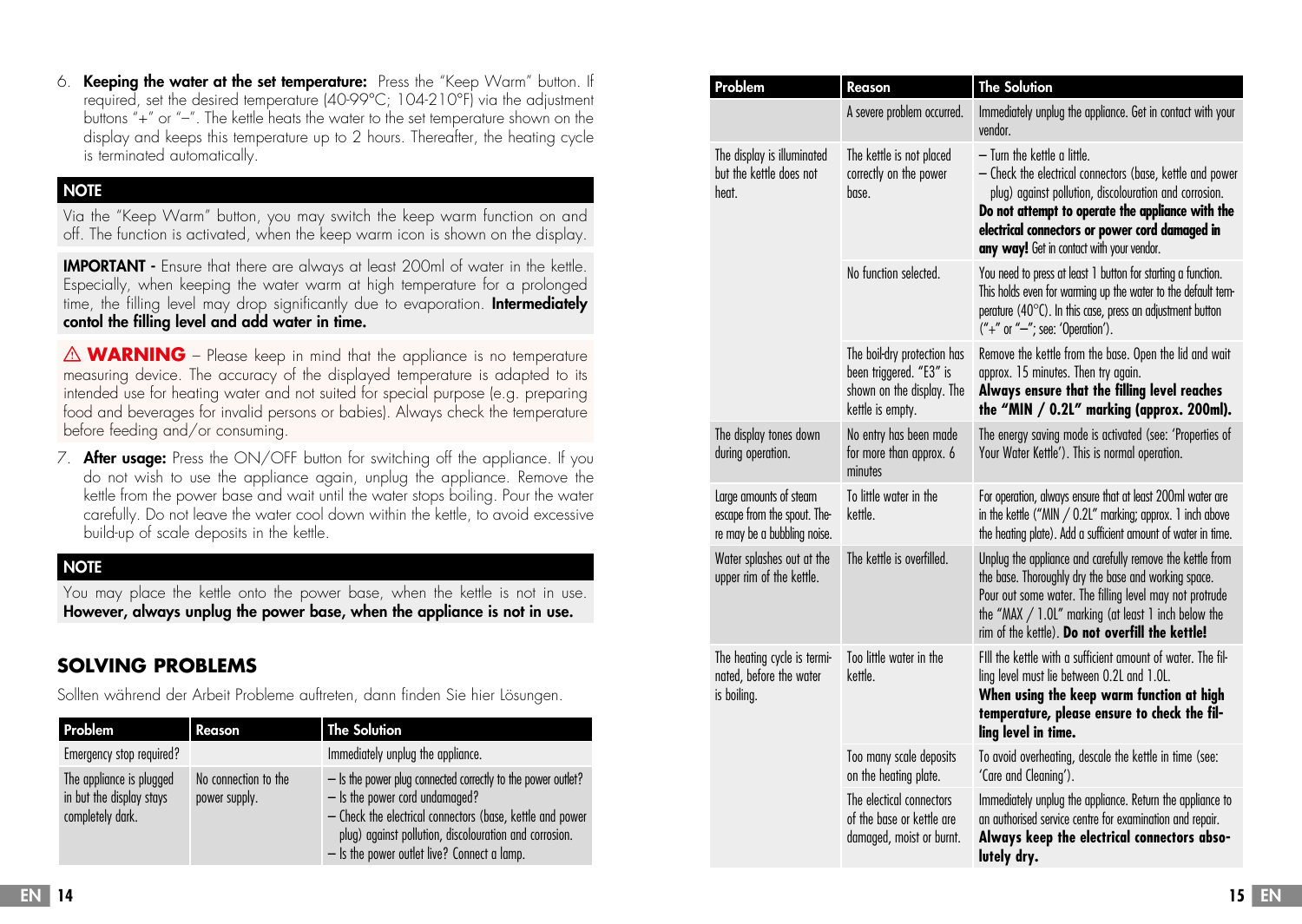| Problem                                                                      | Reason                                                                                                                                                                             | <b>The Solution</b>                                                                                                                                                                   |
|------------------------------------------------------------------------------|------------------------------------------------------------------------------------------------------------------------------------------------------------------------------------|---------------------------------------------------------------------------------------------------------------------------------------------------------------------------------------|
| The water is boiling, but<br>the heating cycle runs on                       | After first bubbles appear,<br>some time is required for<br>reaching the maximum<br>temperature.                                                                                   | This is normal. The time duration until the heating cycle<br>is terminated depends on the amount of water in the<br>kettle. Please, observe the actual temperature on the<br>display. |
|                                                                              | The lid is missing or not<br>closed correctly.                                                                                                                                     | For operation, the lid must be closed correctly. Otherwise,<br>the automatic shut-off cannot work properly (see: 'Ope-<br>ration').                                                   |
|                                                                              | You operate the kettle<br>on the mountains. In this<br>case, the automatic shut-<br>off may be inoperable,<br>because the highest tem-<br>peratures cannot be rea-<br>ched at all. | - Cancel the heating cycle manually.<br>- Select a lower temperature via the adjustment buttons<br>(see: 'Operation').                                                                |
| The keep warm function<br>does not work.                                     | You did not activate the<br>keep warm function.                                                                                                                                    | For using the keep warm function, you need to press the<br>"Keep Warm" button. Check the keep warm icon on the<br>display.                                                            |
|                                                                              | You have removed the<br>kettle from the base for<br>more than 5 minutes.                                                                                                           | After 5 minutes with the kettle removed, the base can-<br>cels the keep warm function automatically. Replace the<br>kettle and start the function again.                              |
|                                                                              | The keep warm function<br>has been active for more<br>than 2 hours.                                                                                                                | The maximum time for this function is 2 hours. If<br>required, start the function again.                                                                                              |
| "E3" is shown on the<br>display.                                             | The boil-dry protection has<br>been triggered. The kettle<br>is empty.                                                                                                             | Remove the kettle from the base and open the lid. Lea-<br>ve the kettle cool down for approx. 15 minutes. There-<br>after you may use it again.                                       |
|                                                                              |                                                                                                                                                                                    | Always ensure that the filling level reaches<br>the "MIN / 0.2L" marking (approx. 200ml).                                                                                             |
| Display and buttons stay<br>illuminated after unplug-<br>ging the appliance. | The remaining voltage in<br>the appliance is sufficient<br>for a while, due to very<br>low energy consumption<br>of the display.                                                   | This is normal operation and no need for being concerned.                                                                                                                             |

## **CARE AND CLEANING**

**WARNING** – Always ensure that the appliance and all its parts are **out of** reach of children younger than 8 years and animals. Always unplug the appliance and leave the kettle cool down, before cleaning the appliance. Do not immerse or place the power base, power cord or kettle in water or any other liquid. Do not spill or drip any liquids on the exterior of the appliance to avoid risk of fire and electric shock.

**DO NOT place any part of the appliance in an automatic dishwasher.** Always keep the electrical connectors absolutely dry. Do not poke in the electric connectors. For cleaning the appliance or any parts of it, DO NOT use any hard or sharp-edged objects, scouring pads or abrasive or corrosive cleaning agents (e.g. bleach, solving agents).

**IMPORTANT** - Descale the kettle, when scale deposits cover the heating plate (refer to the following section).

- 1. Leave the kettle cool down completely. Then rinse the interior of the kettle with clear water. Regularly, clean the interior of the kettle via a soft nylon brush or soft cloth.
- 2. You may wash the lid in warm dishwater and thoroughly rinse with clear water.
- 3. Clean the power base, power cord, and exterior of the kettle using a slightly damp cloth that does not drip. Thereafter, wipe dry all parts and leave them dry naturally for approx. 30 minutes.

#### **DESCALING THE KETTLE**

**CAUTION** – Only use food-safe descalers that are suited for water kettles and similar appliances. Other types of descaler may damage your health and the surfaces and seals of the kettle.

 $\triangle$  **WARNING** – Do not breath in the vapours of any type of descaler to avoid damage to your respiratory tracts. Ensure sufficient ventilation during descaling.

We recommend the Gastroback Premium Descaler (Art.-No.: 98175), containing special additives for preserving the metal surfaces thus maintaining high performance of our appliances. Mix the descaling solution according to the instructions on the package. Alternatively, you may use a solution of 250ml plain vinegar and 750ml water.

- 1. Fill 1 Liter descaling solution into the kettle. Close the lid. Leave the descaler within the kettle for at least 1 hour. With large amounts of scale on the heating plate, leave the kettle standing overnight.
- 2. Empty the kettle and thoroughly rinse the interior with clear tap water.
- 3. Repeat the complete procedure, if there are still scale deposits on the heating plate.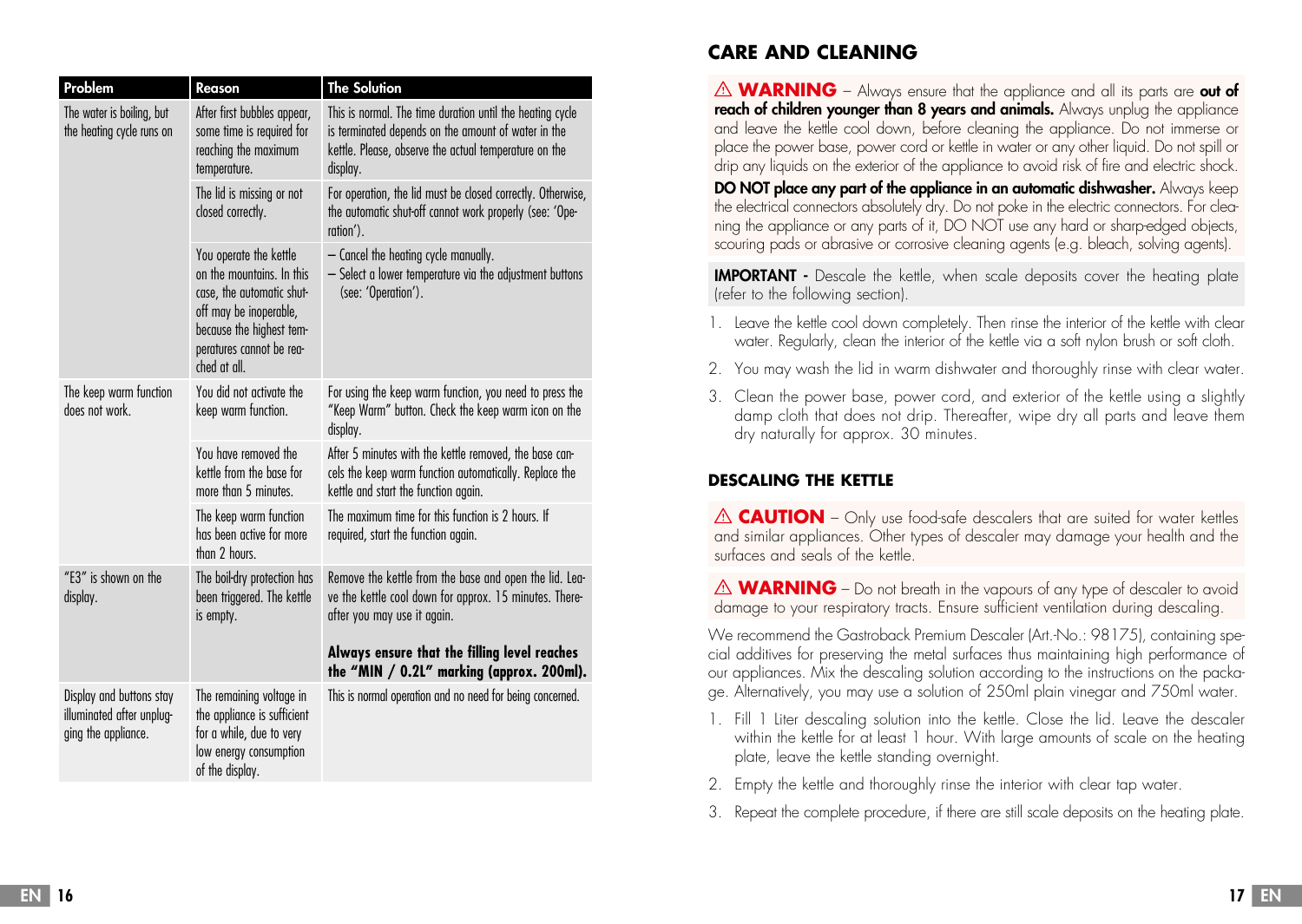4. Fill 1 Liter clear tap water into the kettle and let the kettle operate via the "Boil" function (see: 'Operation'). After automatic shut-off, discard the water and rinse the interior of the kettle again, ensuring that the smell of the descaler is gone. Thereafter, the kettle is ready for use again.

# **STORAGE**

Before storing the appliance for a prolonged time, clean the appliance and all its parts to awoid the build-up of algae and germs on the surfaces (see: 'Care and Cleaning'). Do not hold the power base at the power cord for moving the power base. Remove the kettle first. Otherwise, the kettle may fall down.

Place the appliance and its parts on a stable surface, where they are protected against inadmissible strain (e.g. mechanical or electric shock, dirt, frost, direct sunlight) and out of reach of children younger than 8 years and animals. Do not place any hard or heavy objects on or in the appliance or any part of it.

The power cord may never be knotted, twisted, pulled, strained or squeezed. Lay it loosely around the power base. Do not let the power cord hang down.

Do not use any parts of the appliance for any other appliance or for any purpose that is not described in these instructions.

# **NOTES FOR DISPOSAL**

 $\sum_{i=1}^{n}$ Do not dispose of electrical appliances as unsorted municipal waste. Dispose of the appliance and packaging must be effected in accordance with the corresponding local regulations and requirements for electrical appliances and packaging. Use separate collection facilities. For further information, please contact your local disposal company. When replacing old appliances with new once, the retailer is legally obligated to take back your old appliance for disposal at least for free of charge.

# **INFORMATION AND SERVICE**

Please check www.gastroback.de for further information. For technical support, please contact GASTROBACK® Customer Care Center by phone: +49 (0)4165/22 25-0 or e-mail info@gastroback.de.

# **WARRANTY**

We guarantee that all our products are free of defects at the time of purchase. Any demonstrable manufacturing or material defects will be to the exclusion of any further claim and within 2 years after purchasing the appliance free of charge repaired or substituted. There is no Warranty claim of the purchaser if the damage or defect of the appliance is caused by inappropriate treatment, over loading or installation mistakes. The Warranty claim expires if there is any technical interference of a third party without a written agreement. The purchaser has to present the sales slip in assertion-of-claim and has to bear all charges of costs and risk of the transport.

Restricted use of this appliance in the staff area of offices, guest houses, cafés, baker's shops, and similar facilities is possible. In this case the warranty period is reduced to 1 year.

#### **Note**

Customers from Germany and Austria: For repair and service, please send GASTROBACK® products to the following address:

GASTROBACK GmbH, Gewerbestr. 20, D-21279 Hollenstedt, Germany.

Customers from other countries: Please contact your dealer.

Please agree that we cannot bear the charge of receipt. Submission of appliances: Please ensure packing the appliance ready for shipment without accessories. Add the sales slip and a short fault description. The processing time after receipt of the defective appliance will be approx. 2 weeks; we will inform you automatically. After the warranty period, please send defective appliances to the given address. You will get a free quotation and, thereafter, can decide, whether we shall repair the appliance to the costs possibly accrued, send back the defective appliance for free of charge, or dispose of the appliance for free of charge.

#### **HOUSEHOLD USE**

The appliance is intended for household use only and **NOT** suited for commercial, industrial or trade usage. Do not attempt to use this appliance in any other way or for any other purpose than the intended use, described in these instructions. Any other use is regarded as unintended use or misuse, and can cause severe injuries or damage. There is no warranty claim of the purchaser if any injuries or damages are caused by unintended use.